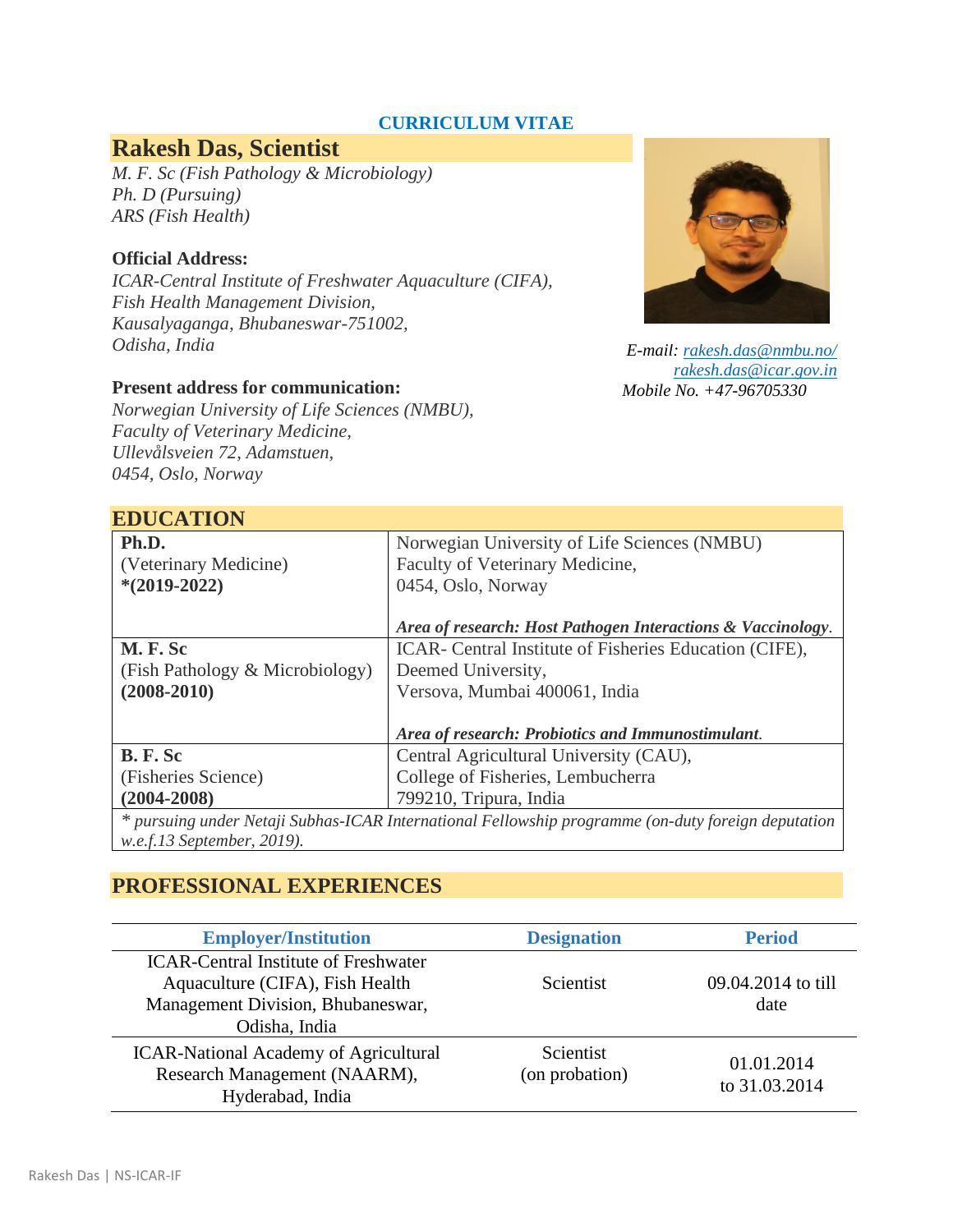## **PERSONAL COMMENT**

My Ph.D. research programme is focus towards understanding how pathogens interact with their hosts at molecular, cellular and whole animal (fish) levels, which is very much essential to the development of strategies to control the spread of disease. Therefore, our research group at NMBU- Faculty of Veterinary Medicine working towards a better understanding of host-pathogen molecular interactions, with a view to increasing our knowledge of disease pathology, immunology and genetics that underpin the development and testing of new vaccines and methods of delivery. Likewise, we have an inter-disciplinary approach to ensure that our research translate to the field.

## **RESEARCH PROJECTS HANDLED AS CO-PI**

| Title of the Project                                                                                                              | Funding<br>Agency | Durations               |
|-----------------------------------------------------------------------------------------------------------------------------------|-------------------|-------------------------|
| Development of bio-control agents against important fish                                                                          | ICAR-             | 01.04.2014-             |
| pathogens & their application in Aquaculture.                                                                                     | <b>CIFA</b>       | 31.03.2018              |
| Characterization of gill associated fish pathogens and their                                                                      |                   | 01.04.2014-             |
| diagnosis and control measures.                                                                                                   |                   | 31.03.2018              |
| All India Network Project on Fish Health.                                                                                         | <b>ICAR</b>       | 01.04.2015-<br>12.09.19 |
| All India Network Project on Anti-Microbial Resistance (AMR) in                                                                   |                   | 01.04.2018-             |
| fisheries and aquaculture.                                                                                                        |                   | 12.09.19                |
| Development of suitable health management protocol for                                                                            |                   | 01.04.2018-             |
| challenged freshwater aquaculture systems in India                                                                                |                   | 12.09.19                |
| <b>ICAR Consortia Research Platform on Vaccines and Diagnostics-</b><br>Development of Vaccines against Flavobacterium columnare. |                   | 2015-2017               |

## **AWARDS & RECOGNITIONS**

| Netaji-Subhas ICAR International    | Received fellowship for 3-years to pursue Ph.D.           |
|-------------------------------------|-----------------------------------------------------------|
| Fellowship                          | programme in NMBU-Faculty of Veterinary Medicine,         |
| 2018-19                             | Oslo, Norway by Agricultural Education Division, Indian   |
|                                     | Council of Agricultural Research (ICAR), New Delhi,       |
|                                     | India.                                                    |
| <b>Best Oral Presentation Award</b> | During National Conference on "Improving Income of        |
| 2018                                | Farmers through Agriculture and Aquaculture Through       |
|                                     | Development Interventions" during 5-7 January 2018        |
|                                     | jointly organized by Association of Aquaculturists (AoA), |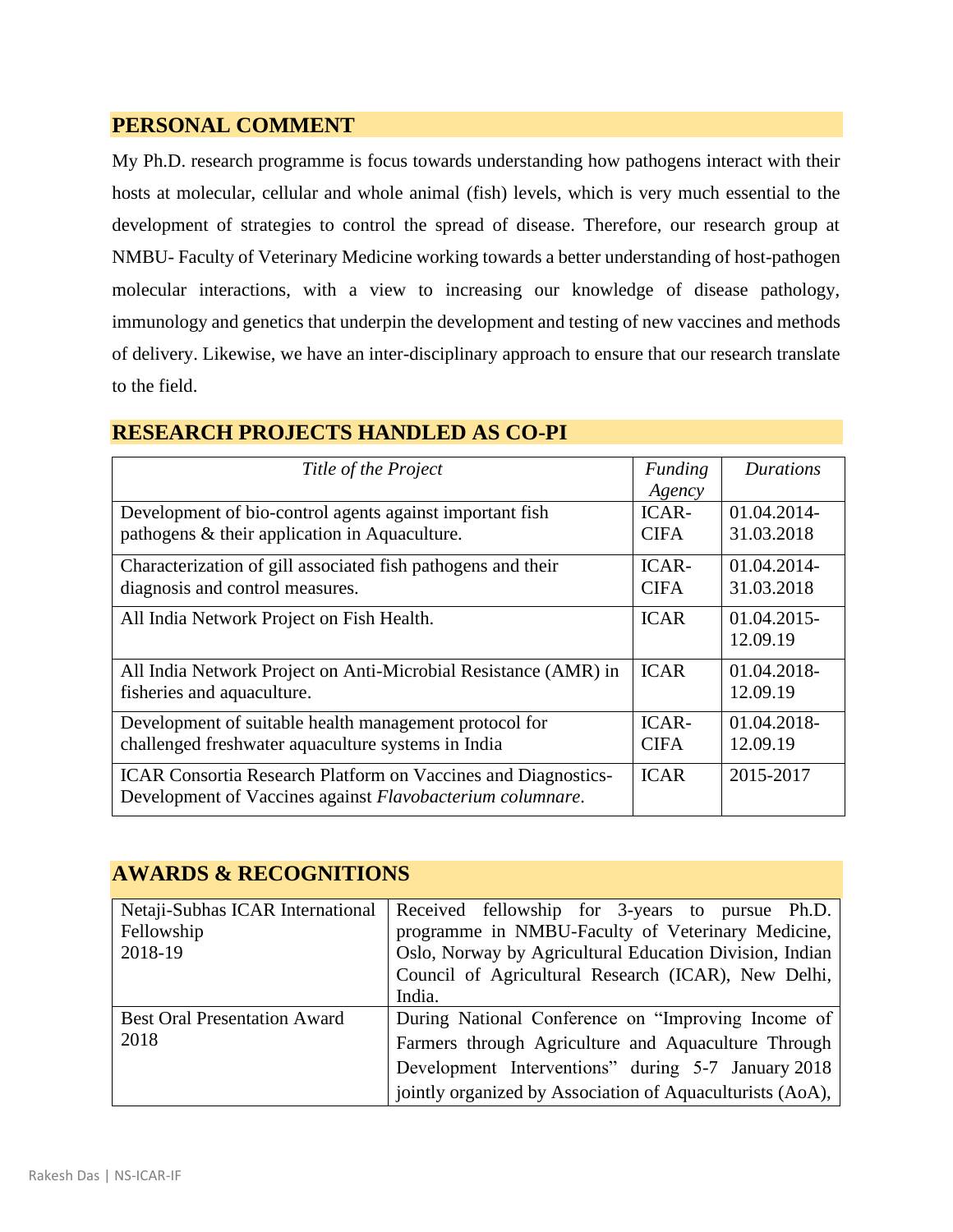|                                      | Bhubaneswar in collaboration with Society of Krishi<br>Vigyan, Punjab and ICAR-CIFA, Bhubaneswar.                                                                                                                                 |
|--------------------------------------|-----------------------------------------------------------------------------------------------------------------------------------------------------------------------------------------------------------------------------------|
| <b>Young Scientist Award</b><br>2019 | Awarded for need based research work in fisheries<br>discipline by Kalash Research and Welfare Society, (Reg.<br>No. AL-33004), UP on 25 Feb 2019 during National<br>Symposium on Global warming Vs. Biodiversity and<br>Society. |
| <b>Young Scientist Award</b><br>2016 | Awarded for innovative research in aquatic genomics $\&$<br>biotechnology. Zoological Society, Kolkata & Dept. of<br>Zoology, University of Calcutta, CRNN, Salt lake city,<br>Kolkata during 5-6 <sup>th</sup> February, 2016.   |

#### **TEACHING EXPERIENCES (AS CO-SUPERVISOR)**

Ms. S. Mohanty, M. Sc (Microbiology), OUAT, Odisha worked on "In-vitro characterization and molecular evaluation of bio-control agent against fish bacterial pathogens" during February-July, 2016 at FHMD, ICAR-CIFA, Bhubaneswar.

Mr. Radhakanta Nag, M. Sc (Microbiology), OUAT, Odisha worked on "Isolation & characterization of bacterial isolates associated with gill of Indian major carp, *Labeo rohita*" during February-July, 2017 at FHMD, ICAR-CIFA, Bhubaneswar.

#### **PUBLICATIONS**

#### **Research Papers:**

**Das, Rakesh**., Raman, Ram Prakash., Saha, Himadri., Singh, Ranjan. **2015**. Effect of *Ocimum sanctum* Linn. (Tulsi) extract on the immunity and survival of *Labeo rohita* (Hamilton) infected with *Aeromonas hydrophila*. Aquaculture Research. https://doi.org/10.1111/are.12264

**Das, Rakesh**\*, Raman, R. P., Makesh, M., Tripathi, G., Purushothaman, C.S., Gupta, S. **2016**. Multi species probiotic bacteria improves growth and physiological health status of *Labeo rohita*  fingerlings. Int. J. Applied and Pure Science & Agriculture (IJAPSA) Volume 02, Issue 09, pp 92- 103.

Baruah, A., **Das, Rakesh\*,** Kumar, S., Roy, P., Sahu, A., Panda, S., Mishra, S. S. and Das, B.K. **2016**. A novel and effective *Clostridium bifermentans* CPSS2 against selected fish pathogenic bacteria. Int. J. Adv. Res. Vol. 4(9), Pages 2140-2150*.* DOI:10.21474/IJAR01/1700.

Mishra, S. S., **Das, Rakesh**., Dhiman, M., Choudhary, P., Debbarma, J., Sahoo, S. N., Barua, A., Giri, B. S., Ramesh, R., Ananda, K., Mishra, C. K. and Swain, P. **2017**. Present status of fish disease management in freshwater aquaculture in India: State-of the-Art-Review. HSOA Journal of Aquaculture & Fisheries, J. Aquac Fisheries, 1: 003.

Mishra, S. S., **Das, Rakesh**., Das, B. K., Choudhary, P., Rathod, R., Giri, B. S., Debbarma, J., Sahoo, S. N., Barua, A., Sahu, A., Patil, P. K. and Swain, P. **2017**. Status of aqua-medicines, drugs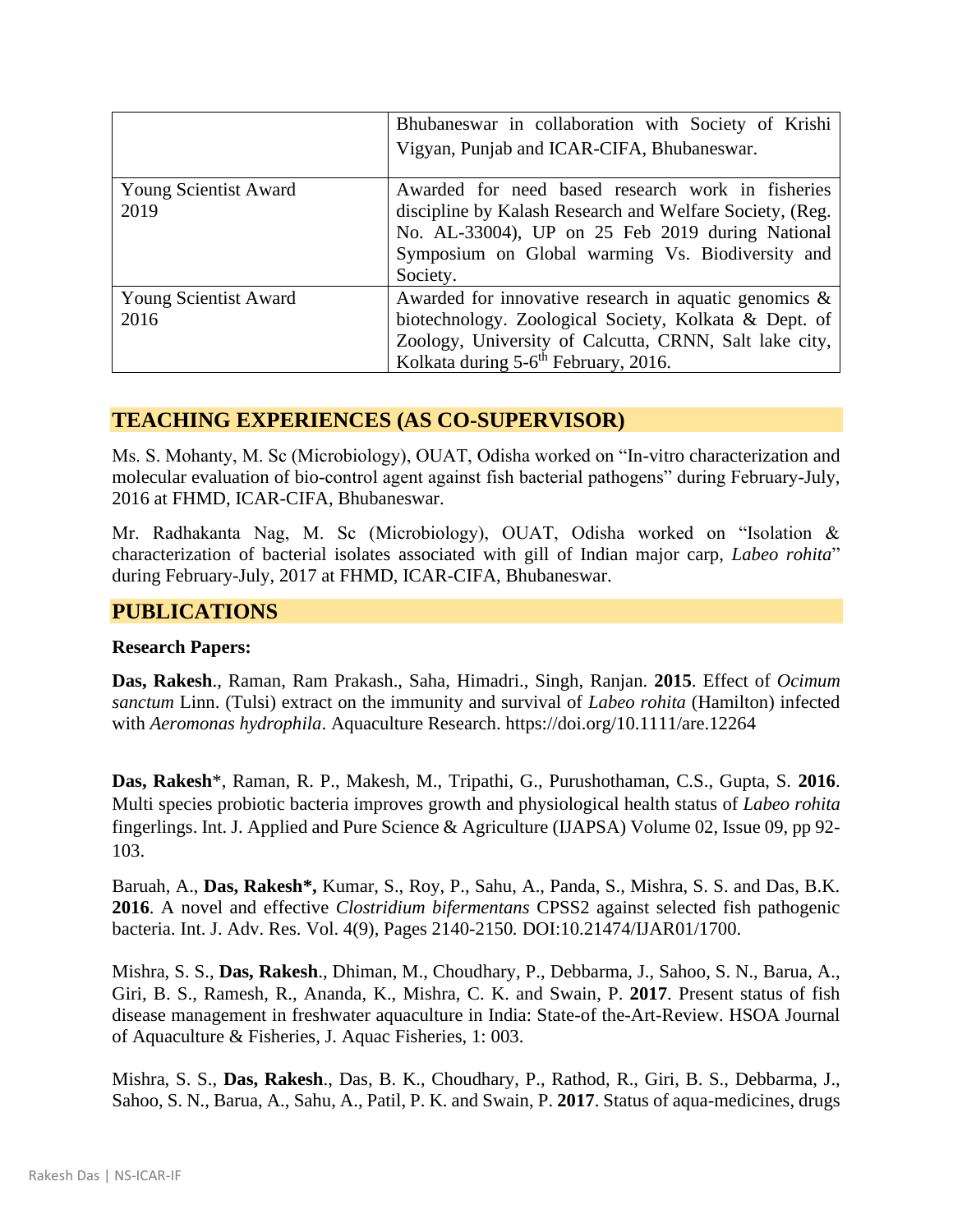and chemicals use in India: A Survey Report. HSOA Journal of Aquaculture & Fisheries, J Aquac Fisheries, 1: 004.

Mishra, S. S., **Das, Rakesh**., Choudhary, P., Debbarma, J., Sahoo, S. N., Giri, B. S., Rathore, R., Kumar, A., Mishra, C. K. and Swain, P. **2017**. Present status of fisheries and impact of emerging diseases of fish and shellfish in Indian aquaculture. J Aquat Res Mar Sci 2017: 5-26.

Mishra, S. S., **Das, Rakesh**., Choudhary, P., Debbarma, J., Sahoo, S. N., Rathore, R., Giri, B. S. **2017**. Prevalence of Fish and Shrimp Diseases and Use of Various Drugs and Chemicals in Indian Aquaculture for Disease Management. J Fish Aqua Dev: JFAD-129. DOI:10.29011/JFAD129/100029

Swain, Priyabrat., **Das, Rakesh.**, Das, Aakankshya., Padhi, Soumesh Kumar., Das, Krushna Chandra., Mishra, Sudhansu S. **2018**. Effects of dietary zinc oxide and selenium nanoparticles on growth performance, immune responses and enzyme activity in rohu*, Labeo rohita* (Hamilton). Aquaculture Nutrition. DOI: 10.1111/anu.12874. (Accepted: 10 November 2018).

Pattanayak, R., **Das, Rakesh**, Das, A., Padhi, S. K., Sahu, S. S., Pattnaik, S., Mishra, C. S. K, Mishra, S. S., Mohanty, C. S, Sinam, G., Barman, H. K., Sundaray, J. K. and Swain, P. **2018**. Toxicological Effects of Silver Nanoparticles (Ag-NPs) on Different Physiological Parameters of Tadpoles, *Polypedates maculatus*. International Journal of Bio-resource and Stress Management. 9(5): 647-654.

Pattanayak, R., **Das, Rakesh**., Das, A., Padhi, S. K., Pattnaik, S., Sahu, S. S. , Mishra, C. S. K., Mishra, S. S., Sahoo, S. N., Debbarma, J., Mohanty, C. S., Sinam, G., Sundaray, J. K. , Swain, P. **2018**. Biosafety Evaluation of Zinc Oxide Nanoparticles (ZnO NPs) on *Polypedates maculatus* (Gray, 1830). International Journal of Zoological Investigations. 4 (1): 61-72.

Mondal, Aziz Hasan., Behera, Truptimayee., Swain, Priyabrat., **Das Rakesh**., Sahoo, Satya Narayan., Mishra, Sudhansu Sekhar., Das, Jayakrushna., Ghosh, Koushik. **2020**. Nano zinc vis‐ à‐vis inorganic Zinc as feed additives: Effects on growth, activity of hepatic enzymes and non‐ specific immunity in rohu, *Labeo rohita* (Hamilton) fingerlings. Aquaculture Nutrition. [https://doi.org/10.1111/anu.13077.](https://doi.org/10.1111/anu.13077)

#### **Book chapters:**

Mishra, S.S., **Das, Rakesh**., Rathod, R., Giri, B.S., Swain, P. **2018**. Antimicrobials and Chemicals used in Fish Disease Management and Possible Impact in Reaching the Unreached: Newer approaches in Animal Sciences for Socio-Economic Upliftment. Editors: P. Nagaraja Rao, Ashok Kumar Saxena, Vijay Laxmi Saxena and G.K. Kulkarni. Today and Tomorrow's Printers and Publishers, New Delhi-110002, India. ISBN: 81-7019-605-0. PP: 1-20.

Mishra, S.S., **Das, Rakesh**. and Swain., P. **2018**. Status of Fish Diseases in aquaculture and assessment of economic loss due to disease in Contemporary trends in Fisheries and Aquaculture. Editors: P. Nagaraja, B.N. Pandey, P.N. Pandey and B.D. Joshi. Today and Tomorrow's Printers and Publishers, New Delhi, 110002, India. ISBN: 81-7019-603-4. PP: 183-199.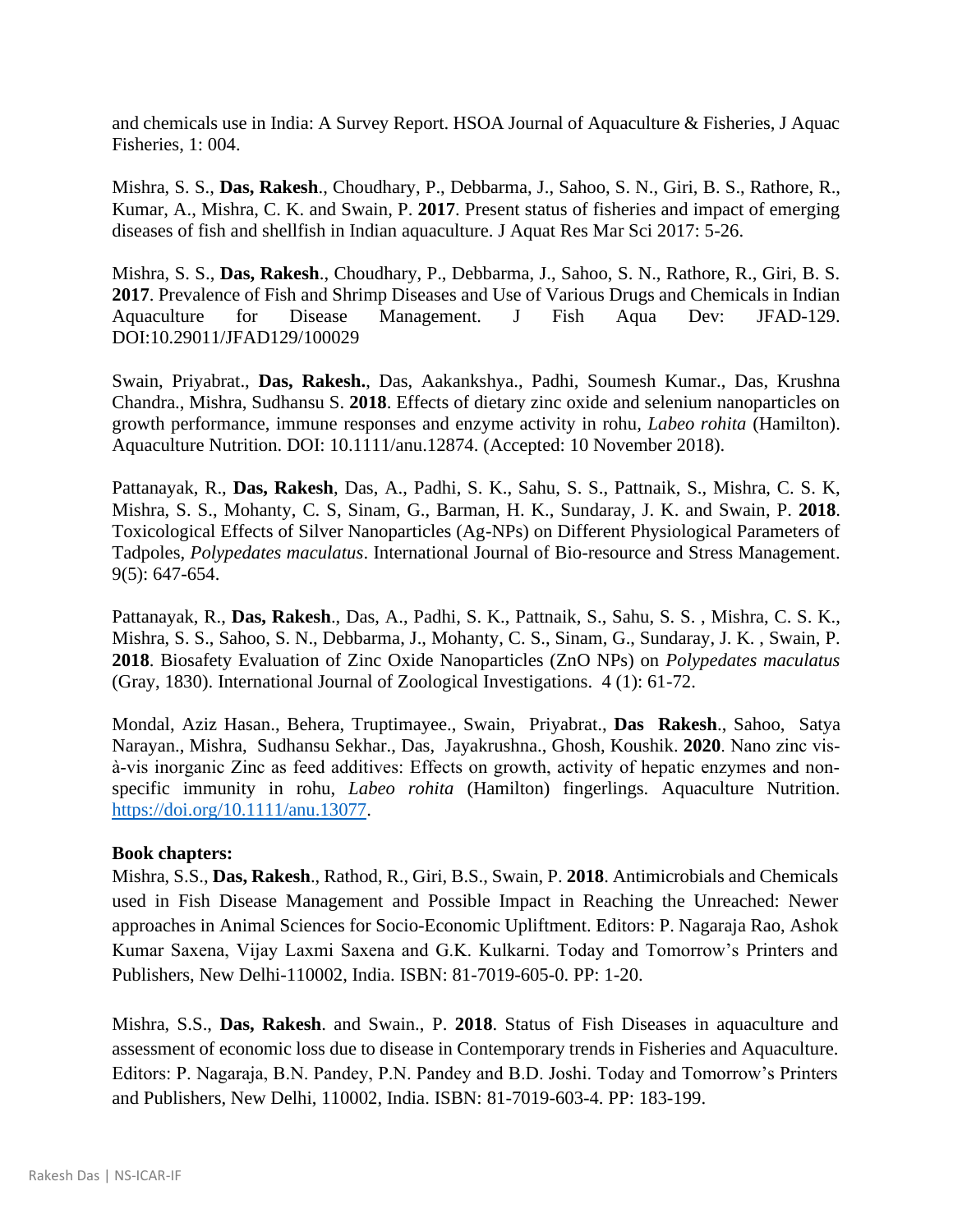#### **Technical Bulletins:**

Mishra S. S., Swain P., **Das, R**., Choudhary, P., Sundaray, J. K. 2017. Common diseases of Freshwater Fish and their Management (*In English*). ICAR-Central Institute of Freshwater Aquaculture, Kausalyaganga, Bhubaneswar, Odisha, Pp: 1-16. ISBN: 0972-0146.

Mishra S. S., Swain, P. **Das, R**., Verma, D.K., Sundaray, J. K. 2017. Common diseases of Freshwater Fish and their Management (*In Hindi*). ICAR-Central Institute of Freshwater Aquaculture, Kausalyaganga, Bhubaneswar, Odisha, Pp: 1-16. ISBN: 0972-0146.

Mishra S. S., Swain, P. **Das, R**., Rathod, R.., Giri, B. S., Sundaray, J. K. 2017. Common diseases of Freshwater Fish and their Management (*In Telegu*). ICAR-Central Institute of Freshwater Aquaculture, Kausalyaganga, Bhubaneswar, Odisha, Pp: 1-16. ISBN: 0972-0146.

Mishra S. S., Swain, P., Rath, S. C., **Das, R**., Choudhary, P., Sundaray, J. K. 2017. Common diseases of Freshwater Fish and their Management (*In Odia*). ICAR-Central Institute of Freshwater Aquaculture, Kausalyaganga, Bhubaneswar, Odisha, Pp: 1-16. ISBN: 0972-0146.

#### **ABSTRACTS PRESENTED IN DIFFERENT SEMINAR/SYMPOSIUM/CONFERENCES** *(Category: Oral presentations)*

**Rakesh Das**\*, S. N. Sahoo, J. Debbarma, P. Choudhary, P. Swain and S. S. Mishra. **2019**. Study on dietary administration of antimicrobial (Oxytetracycline) on growth and physiological health status of rohu, *Labeo rohita*. In in abstract book of 31st All India Congress of Zoology & National Seminar on Climate-Smart Aquaculture and Fisheries January 15-16, 2019. PP: 130.

S. S. Mishra, **Rakesh Das**\*, S. N. Sahoo and P. Swain. **2019**. Fish Health Management issues in response to climatic change in North eastern states in India: Strategies for their management and control. In in abstract book of 31<sup>st</sup> All India Congress of Zoology & National Seminar on Climate-Smart Aquaculture and Fisheries January 15-16, 2019. PP: 124.

**Das, Rakesh**., Debbarma J., Choudhary, P., Sahoo S. N., Mishra S. S. & Swain P. **2018**. Study of Antibiogram Profile of Bacterial Isolates from Diseased Fish In souvenir: National Workshop on "Antimicrobial resistance and alternatives to aquaculture (AMR 2018). ISBN: 978-81-935417-2- 2. Pp: 118-121.

Ekbal,S., Roy, P., **Das, Rakesh**\*., Panda, S.P., Mishra, S.S., Swain, S.K. & Das, B.K. **2016**. Isolation and molecular characterization of gill associated bacteria from ornamental diseased fish in *National Seminar on "Fisheries & Aquaculture: Livelihood security, Sustainability and Conservation"*.

Baruah, A., **Das, Rakesh**\*, Kumar, S., Roy, P.,Panda, S.P., Mishra, S.S., & Das, B.K. **2016**. A Novel and Effective *Clostridium Bifermentans* CPSS2 Against Selected Fish Pathogenic Bacteria in *National Seminar on "Fisheries & Aquaculture: Livelihood security, Sustainability and Conservation".*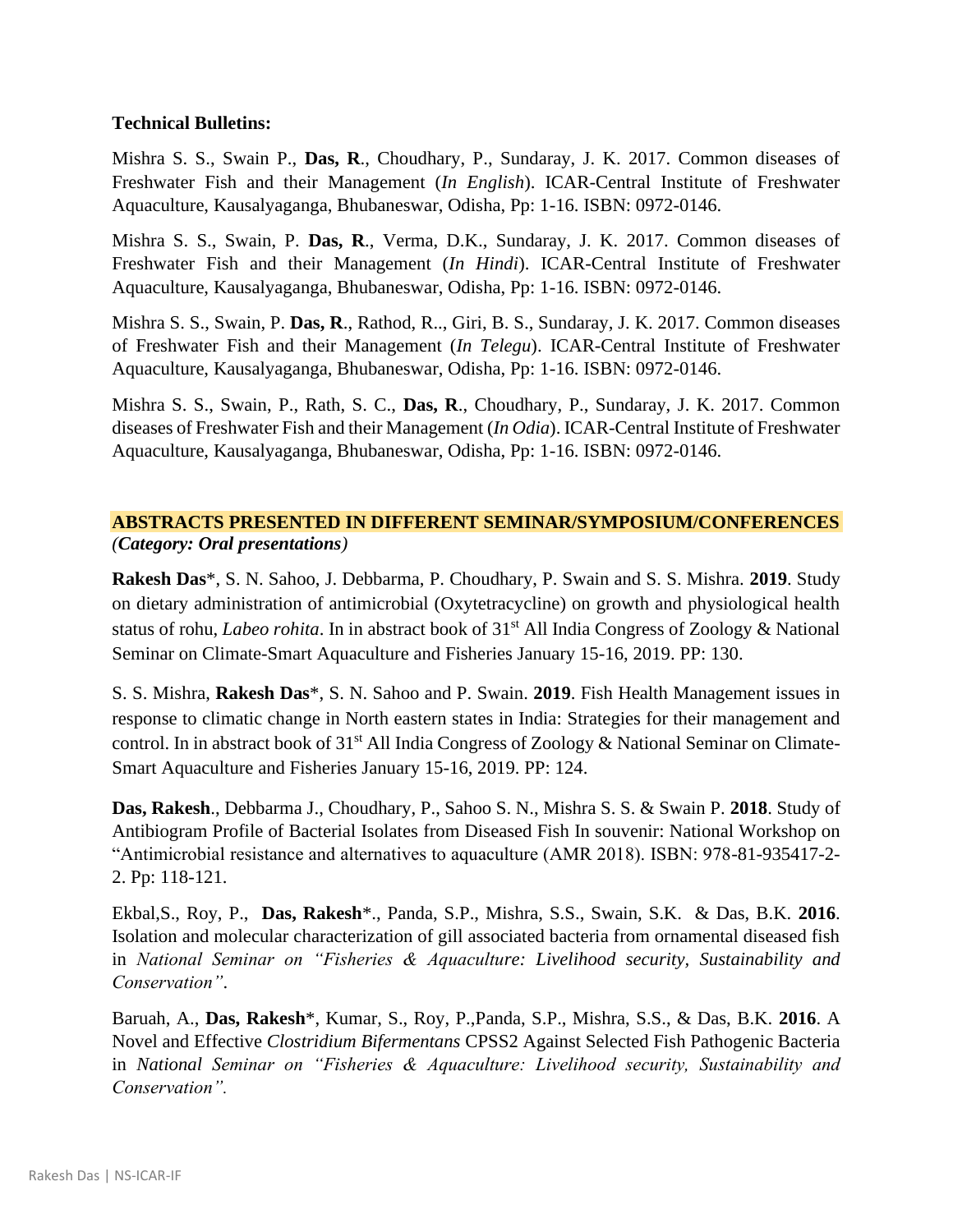**Das, Rakesh**\*., Baruah, A., Ekbal, S., Roy, Pragyan., Panda, S. P., Mishra, S.S., Swain, S. K. & Das, B.K. **2016**. Genotypic and phenotypic characterization of selected bacterial strain towards need based development in aquatic animal health research in *National Level Young Scientists' Meet 2016 Prof. Hiralal Chaudhuri Commemorative Conference, 5-6 February, 2016, CRNN-Kolkata, India.* (Abstract book Pp 61-62.)

Mishra, S.S\*., Das, B.K., Swain, P., Sahoo, P.K. and **Das, Rakesh**. **2016**. Molecular Diagnostics and Genomic Approaches for Health Management in Aquaculture in 2<sup>nd</sup> International Symposium *on Genomics in Aquaculture, 28-30 January, 2016, ICAR- Central Institute of Freshwater Aquaculture, Odisha, India.*

#### *(Category: Poster presentations)*

**Das, Rakesh**., Nag, R., Sabar, S., Mishra, S.S., Choudhary, P. and Swain, P. **2017**. Isolation and characterization of a typical *Aermonas veronii* from fish *Labeo rohita* In: Book of Abstracts, National Symposium on Fostering Innovation in Fisheries and Aquaculture (11<sup>th</sup> IFAF, November 21-24, 2017). ISBN: 978-81-933623-1-0. Pp.: 320.

**Das, Rakesh**\*., Mishra, S.S. Swain, P., Das, B. K., Sahu, A and Panda, S. **2016**. Prevalence of Various Aqua-drugs and Chemicals used for Aquaculture: A Survey Report Production in *National Seminar on Aquaculture Diversification: the Way forward for Blue Revolution, ICAR- Central Institute of Freshwater Aquaculture, Odisha, India.* (Book of Abstract pp: 96).

**Das, Rakesh**\*., Choudhary, P., Mishra, S.S., Swain, P., Sahu, A and Das, B. K. **2016**. Mixed infection of Gills of Rohu (*Labeo rohita*) causing huge morbidity and mortality in pond culture-A case Study in *National Seminar on Aquaculture Diversification: the Way forward for Blue Revolution, ICAR- Central Institute of Freshwater Aquaculture, Odisha, India.* (Book of Abstract pp: 97).

Swain, P., Mishra, S.S., **Das, Rakesh**., Padhi, S. K., Das, K. C. & Jayasankar. P. **2016**. Application of Nanotechnology in Aquaculture For Improving Fish Production in *National Seminar on Aquaculture Diversification: the Way forward for Blue Revolution, ICAR- Central Institute of Freshwater Aquaculture, Odisha, India.* (Book of Abstract pp: 90).

## **TECHNOLOGY COMMERCIALIZED FOR THE STAKEHOLDERS**

#### **(As team member/co-inventor):**

- ❖ Spot Agglutination Kit.
- ❖ DOT ELISA KIT.
- ❖ Nanoplus@CIFA

## **MEMBER OF PROFESSIONAL BODIES**

- $\checkmark$  Association of Aquaculturists (AOA), India.
- ✓ North East Society for Fisheries and Aquaculture (India).
- $\checkmark$  Agricultural Research Service Scientists Forum (ARSSF), India.